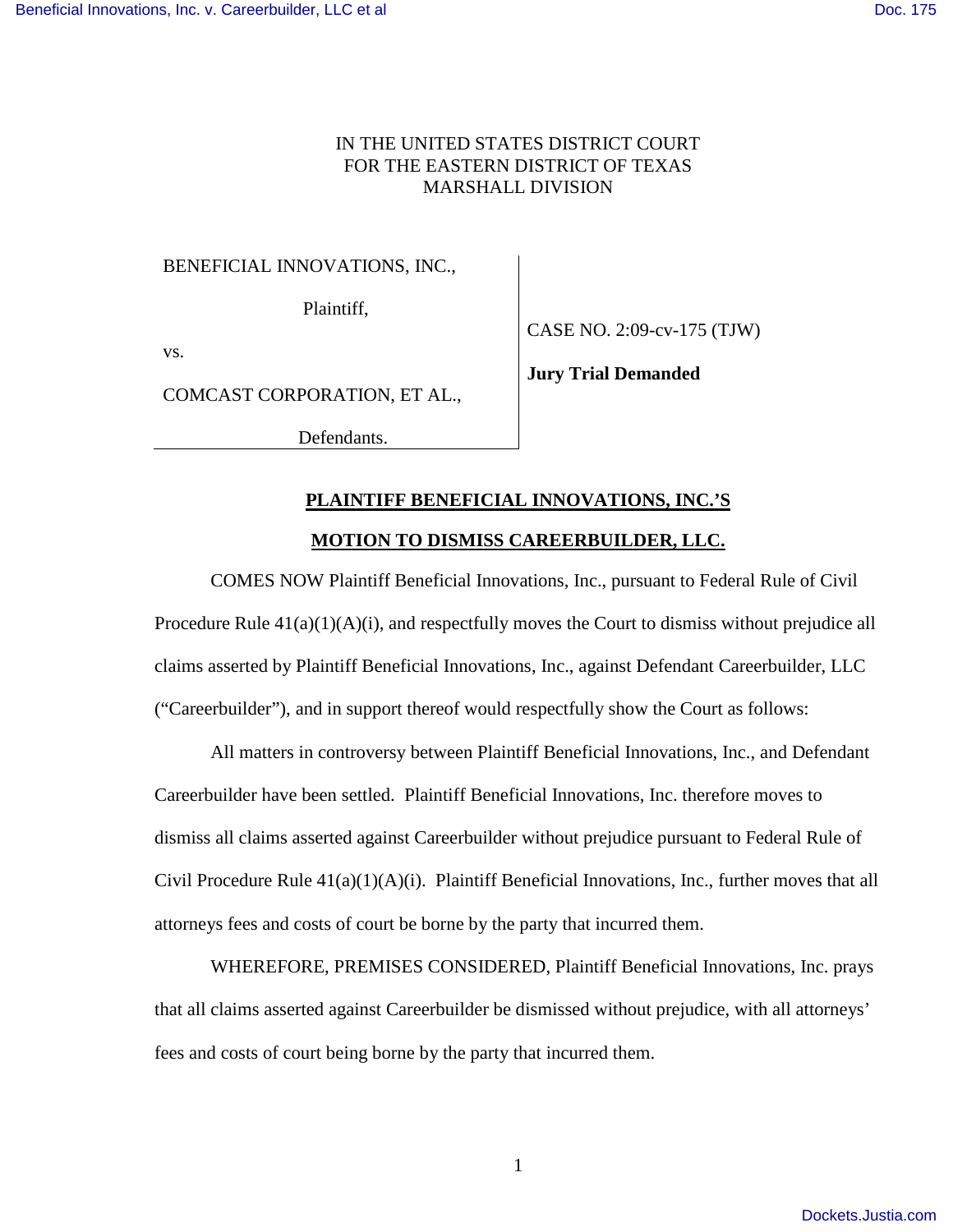Dated: January 19, 2012 Respectfully submitted,

By: /s/ Julien A. Adams

S. Calvin Capshaw State Bar No. 03783900 Elizabeth L. DeRieux State Bar No. 05770585 Brown McCarroll, L.L.P. 1127 Judson Road, Suite 220 Longview, TX 75601 Telephone: (903) 236-9800 Facsimile: (903) 236-8787 Email: capshaw@mailbmc.com Email: ederieux@mailbmc.com

Of Counsel:

Gregory S. Dovel CA State Bar No. 135387 Julien Adams CA State Bar No. 156135 Dovel & Luner, LLP 201 Santa Monica Blvd., Suite 600 Santa Monica, CA 90401 Telephone: 310-656-7066 Facsimile: 310-657-7069

> ATTORNEYS FOR PLAINTIFF, BENEFICIAL INNOVATIONS, INC.